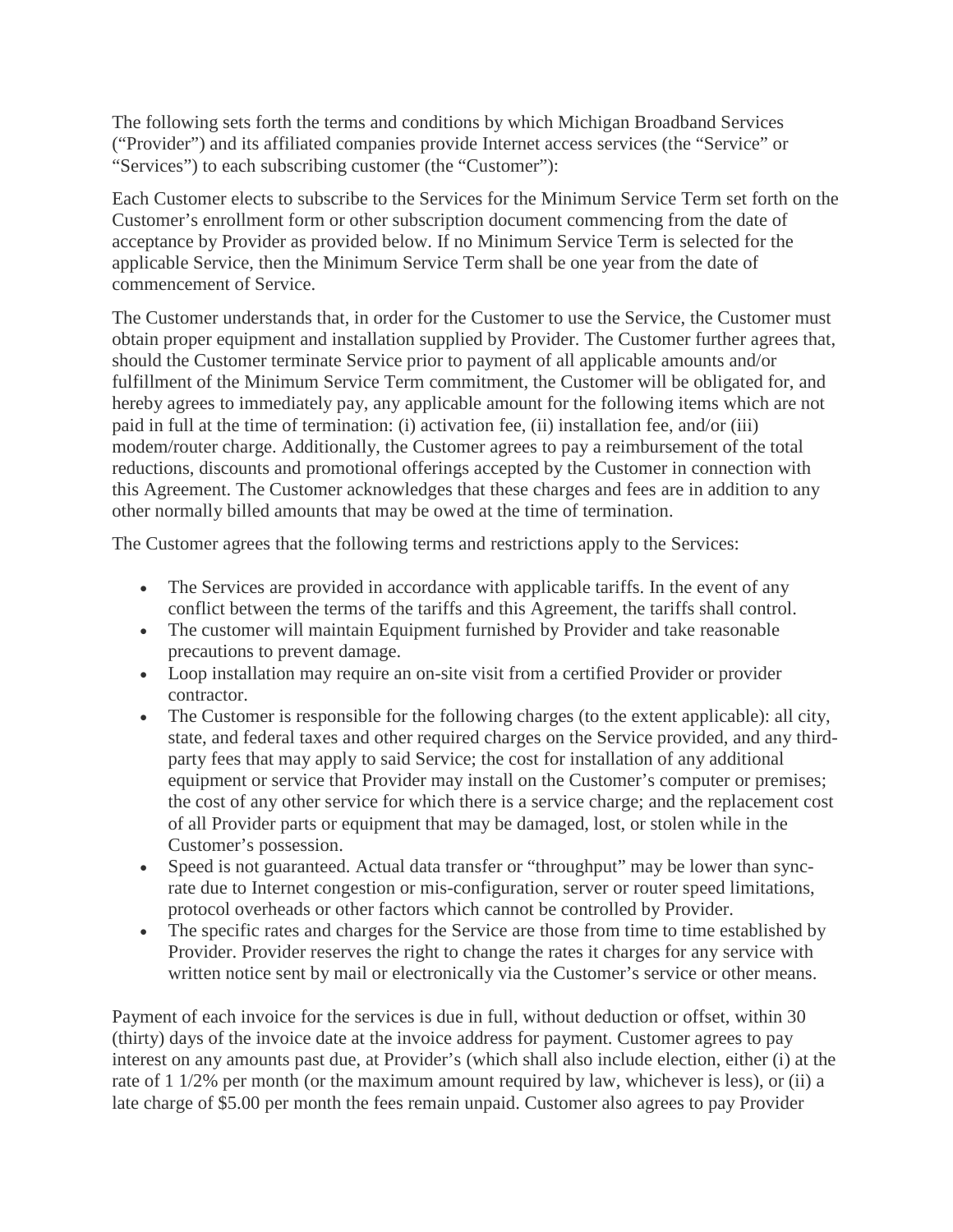costs for collections, including reasonable attorneys' fees.Customer agrees that Provider may suspend and/or terminate service if any amounts due Provider are not paid by their due date. In case any one or more of the provisions contained in this Agreement shall be invalid, illegal or unenforceable in any respect under any applicable statute or rule of law, then such provisions shall be deemed inoperative to the extent that they are invalid, illegal or unenforceable, and the remainder of this Agreement shall continue in full force and effect. Any invalid, illegal or unenforceable provisions shall be reformed and modified so that they express the original intent of the parties hereto as closely as reasonably practicable without being invalid, illegal or unenforceable. By providing your phone number(s), you authorize us to contact you at such number(s) regarding your account using any means of communication, including, but not limited to, calls (including prerecorded calls) and/or SMS text messages to your mobile device using an automated or predictive dialing device, even if you will be charged by your mobile service provider(s).

Provider will use reasonable efforts to provide Services in accordance with prevailing industry standards. PROVIDER MAKES NO OTHER WARRANTIES CONCERNING THE SERVICES PROVIDED HEREUNDER, EXPRESS OR IMPLIED, INCLUDING BUT NOT LIMITED TO ANY WARRANTY OF MERCHANTABILITY OR FITNESS FOR A PARTICULAR PURPOSE OR USE. IN NO EVENT WILL PROVIDER BE LIABLE TO THE CUSTOMER OR TO ANY THIRD PARTY FOR ANY INDIRECT, SPECIAL, INCIDENTAL OR CONSEQUENTIAL LOSSES OR DAMAGES, INCLUDING WITHOUT LIMITATION, LOSS OF REVENUE, LOSS OF GOODWILL OR LOSS OF PROFITS ARISING IN ANY MANNER FROM THIS AGREEMENT AND THE PERFORMANCE OR NONPERFORMANCE OF PROVIDER'S OBLIGATIONS HEREUNDER. CUSTOMER'S SOLE REMEDY RELATED TO ANY DEFECT OR FAILURE OF THE SERVICES IS LIMITED TO A REFUND OF THE PRO RATED PORTION OF THE MONTHLY CHARGES FOR THE AFFECTED SERVICES UP TO AN AGGREGATE MAXIMUM OF ONE MONTH'S CHARGES.

The Customer agrees that the installation, inspection, maintenance, repair, and/or removal of any equipment could result in service outages or potential damage to the Customer's computer, computer network and/or the contents thereof. Accordingly, the Customer agrees that they are solely responsible for providing any needed back-up for their information and data and that in no event will Provider or any of their employees, agents, contractors, or business associates be liable for any consequential or inconsequential loss of the Customer's data, income or property.

Unless expressly identified as being sold to Customer, title to all hardware and/or software provided by Provider in connection with this Agreement (the "Equipment") shall remain with Provider. Provider's repair and maintenance obligations as to its Equipment are limited solely to ordinary wear and tear and shall not include maintenance and repair necessary as a result of any other cause, including without limitation, vandalism or intentional or negligent acts or omissions by the Customer or third parties. Maintenance and repairs related to such are the Customer's sole responsibility and liability. The Customer shall provide appropriate space, power and environment for, and take reasonable care of, the Equipment. The Customer will be solely responsible and liable for the maintenance and repair of all equipment and Services provide by the Customer. Unless expressly agreed to in writing, the Customer will be solely responsible and liable for connection of the Customer's computers and other equipment to the Equipment. Upon expiration, cancellation or termination of this Agreement, the Customer shall return to Provider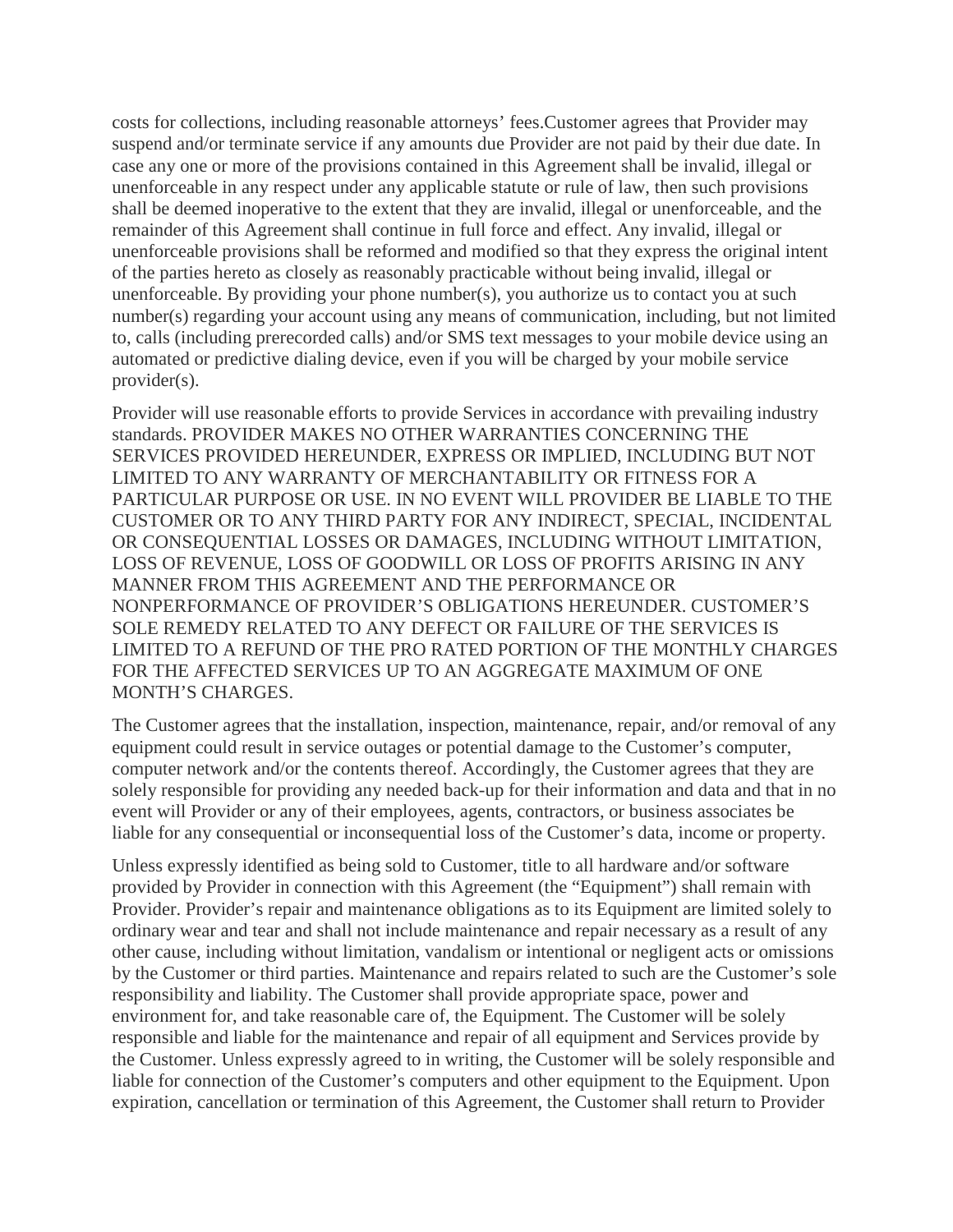all Equipment within 10 business days following termination. Provider will charge the Customer the undepreciated list price of the unreturned Equipment in addition to all applicable late return fees.

Upon Provider's acceptance of Customer's registration for certain Services, Provider will provide Customer with username, password and user identification number. Customer and members of Customer's household are the only authorized users of the account and must comply with this Agreement. Customer must keep all passwords and identifications confidential so that no one else may access the Services through Customer's account. Customer must notify Provider immediately upon discovering any unauthorized use of the account.

Using an account classified by name or pricing tier as "residential or consumer" for high volume or commercial use (e.g., revenue generation, advertising, etc.) is prohibited. Usernames and passwords are Provider's property and Provider may alter or replace them at any time.

Customer hereby grants Provider and Provider's agents, employees, contractors, and representatives permission to enter Customer's premises in order to install, maintain, inspect, repair, or remove Provider Equipment and/or connect the Service. The Customer understands that a person authorized to represent the Customer's interests, 18 years of age or older, must be present during an installation appointment at a mutually convenient time for Provider and the Customer.

The Customer acknowledges that the Internet is an ever-changing network not controlled by any single government or entity, but reliant upon the interconnectivity and operability of various networks.ACCORDINGLY, NOTWITHSTANDING ANYTHING HEREIN TO THE CONTRARY, ANY INTERNET ACCESS AS WELL AS ALL SERVICES RELATED TO SUCH ACCESS ARE PROVIDED ON AN "AS IS" AND "AS AVAILABLE BASIS". No advice or information given by Provider, its affiliates or its contractors or their respective employees shall create a warranty. Neither Provider nor its affiliates warrants that service will be uninterrupted or error free or that any information, software or other material accessible through the Internet is free of viruses, spyware, worms, trojan horses, or other harmful components. The Customer also understands that the Internet contains unedited materials, some of which are explicit and/or offensive. Provider has no control over and accepts no responsibility whatsoever for any such materials. The Customer agrees Customer accesses such materials at Customer's own risk.

Any anti-virus and SPAM protection offered in connection with Provider's Services are offered for Customer's incoming email services and are provided through third party vendors and subject to their warranties and limitations. NO GUARANTEES ARE MADE OR PROVIDED THAT THE SERVICES WILL BE VIRUS OR SPAM FREE OR THAT CUSTOMER EQUIPMENT WILL BE PROTECTED FROM NETWORK INTRUSIONS, VIRUSES, SPAM, SPYWARE, WORMS, TROJAN HORSES OR OTHER HARMFUL COMPONENTS. CUSTOMER IS SOLELY RESPONSIBLE FOR MAINTAINING ADEQUATE SECURITY, FIREWALLS, INTRUSION DETECTION, ANTI-VIRUS, SPYWARE AND OTHER.PROTECTION.

The Customer (which for purposes hereof includes any authorized user of Customer) agrees not to use or permit its users to use the Services provided by Provider in ways that violate laws, infringe the rights of others, interfere with the users of Provider' network or other networks, or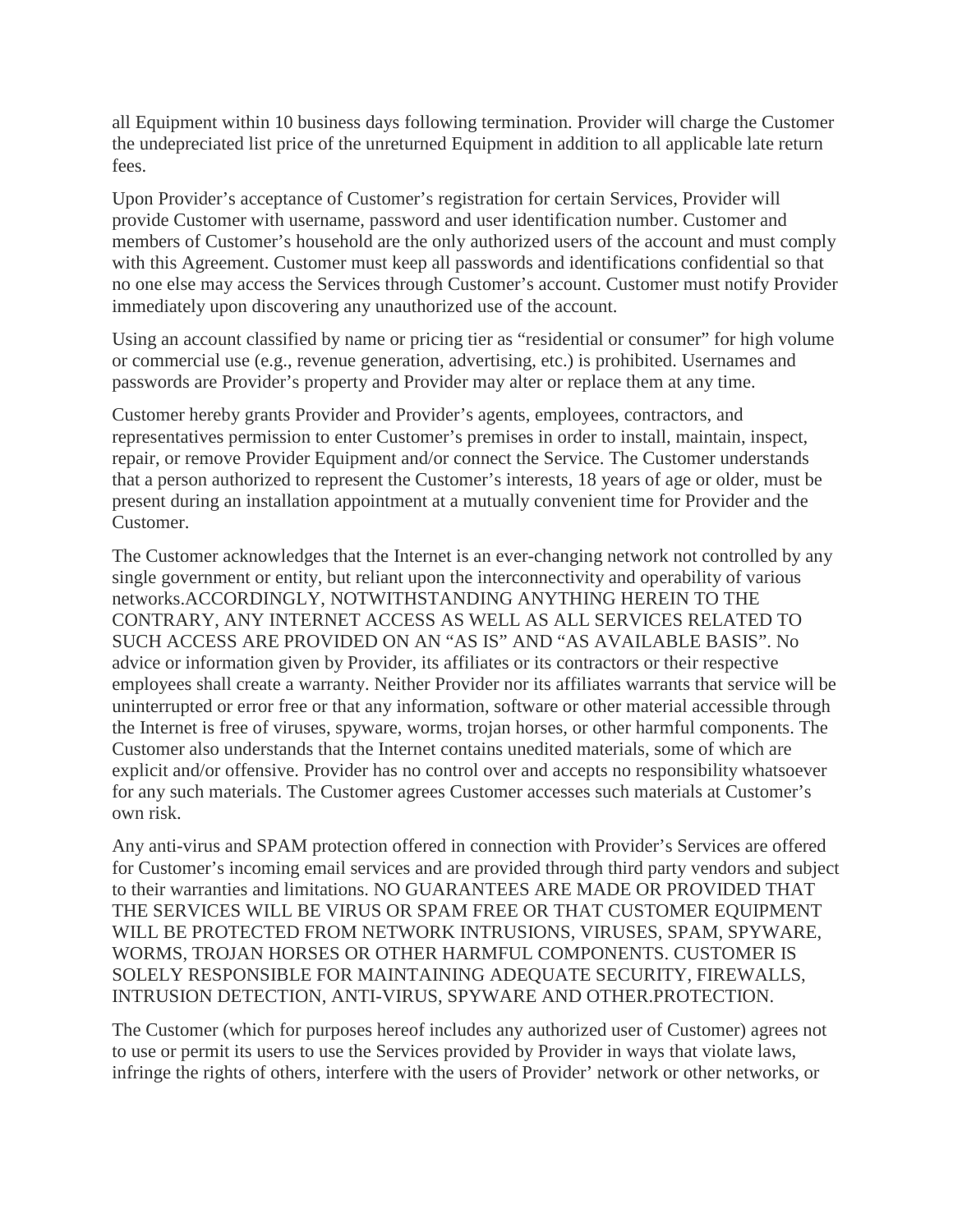otherwise violate any terns of the Provider' Acceptable Use Policies as set forth below (the "AUP").

## Acceptable Use Policy

Customer agrees that the Service may only be used for lawful purposes for the Customer's individual use. The Customer agrees to use responsible internet practices to ensure that unauthorized third parties do not gain access to the Customer's computer or computer network or the Service, including, without limitation, by using computer security and anti-virus protections.

The Customer further agrees not to:

- Resell the Services or otherwise permit the use of the Services by any unauthorized users unless authorized in writing by the Provider;
- Restrict or inhibit any other user from using and enjoying the Internet;
- Post or transmit any message, data, image or program that would violate the property rights of others, including unauthorized copyrighted text, images or programs, trade secrets or other confidential proprietary information, and trademarks or service marks used in an infringing fashion;
- Post or transmit e-mails or other information or software which contains a virus, malicious code, spyware, adware, trojan horse, worm or other harmful component;
- Post, publish, transmit, reproduce, distribute or in any way exploit any information, software or other material obtained through the Service for commercial purpose (other than as expressly permitted by the provider of such information, software or other material);
- Upload, post, publish, transmit, reproduce, or distribute in any way, information, software or other material obtained through the Service which is protected by copyright, or other proprietary right, or derivative works with respect thereto, without obtaining permission of the copyright owner or rightholder;
- Post or transmit any unlawful, threatening, abusive, libelous, defamatory, obscene, pornographic, profane, or otherwise objectionable information of any kind (as determined in Provider's sole discretion), including without limitation any transmissions constituting or encouraging conduct that would constitute a criminal offense, give rise to civil liability, or otherwise violate any local, state, national or international law, including without limitation the U.S. export control laws and regulations;
- Transmit spam (i.e. mass unsolicited e-mail messages or sending of a large number of email messages to a single or multiple addresses); or
- Gain or attempt to gain unauthorized access to or otherwise disrupt or deface web sites, networks, systems or accounts owned by Provider or any third parties, including without limitation, through the use of worms, trojan horses, denial of service attacks or other computer hacking techniques, disrupt the Service or network connectivity of Provider or any third parties, misuse Provider or third party facilities or create fraudulent accounts.

Provider has no obligation to monitor the Service or Customer's use of the Service. However, Customer agrees that the Provider has the right to monitor the Service electronically from time to time and to disclose any information as necessary to satisfy any law, regulation or other governmental request, to operate the Service properly, or to protect itself or its subscribers.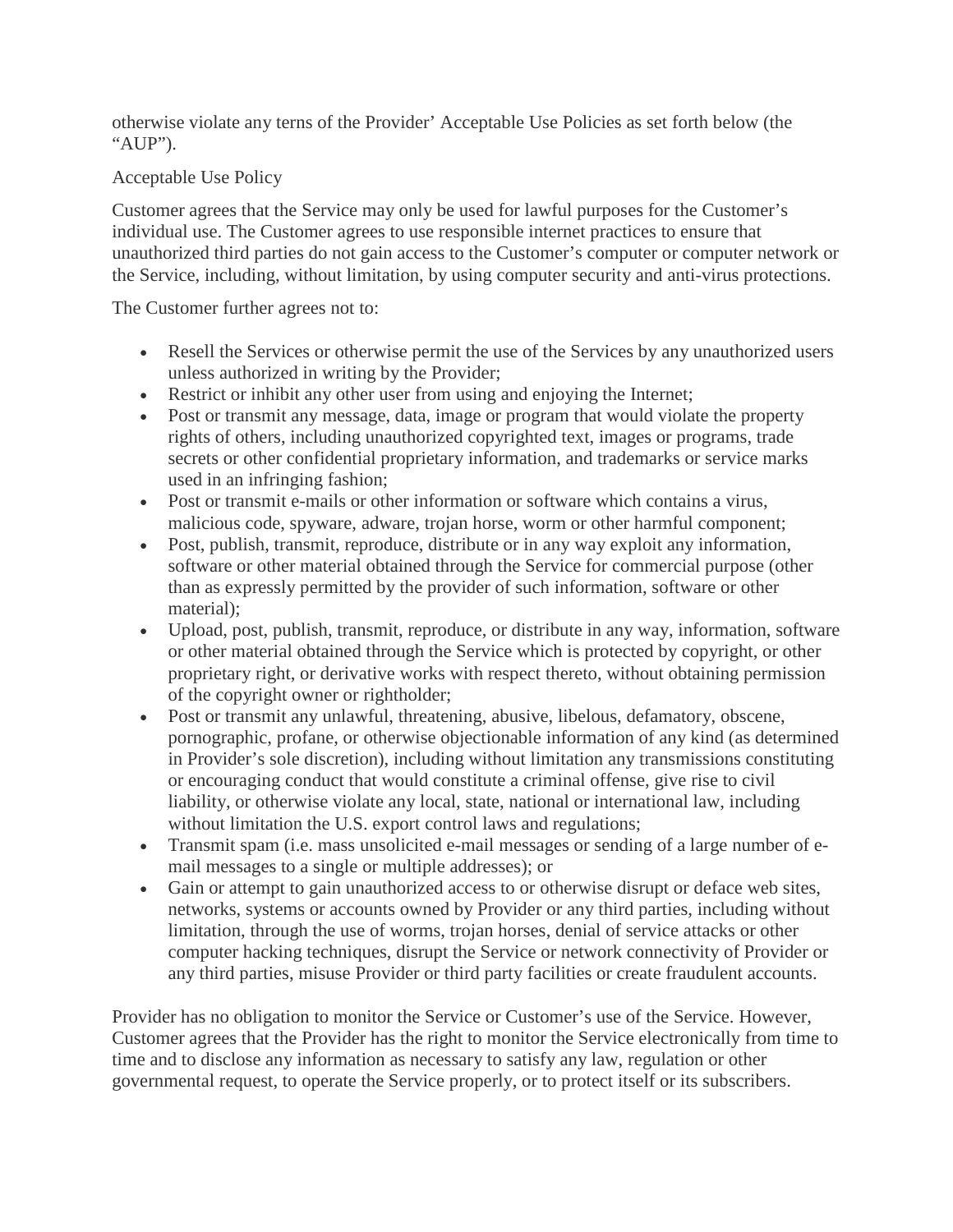Provider will not intentionally monitor or disclose any private electronic-mail message, except as stated above.

Provider reserves the right to refuse to post or to remove any information or materials, in whole or in part, that, in its sole discretion, are unacceptable, undesirable, or in violation of its AUP. Provider may further deny any person or entity access to all or part of its system, without notice, if such person or entity engages in any conduct or activities that Provider, in its sole discretion, believes violates any of its AUP.

Provider may deny Customer access to all or part of the Service without notice if Customer engages in any conduct or activities that Provider in its sole discretion believes violates any of the terms and conditions in this Agreement. If Provider denies access to the Service because of such a violation, Customer will have no right to access through Provider, the Internet or Customer's e-mail accounts.

## Digital Millennium Copyright Act ("DMCA") Notice

In operating the Services, Provider may act as a "services provider" under the DMCA and offer services as an online provider of materials and links to third party websites. As a result, third party materials that are not owned or controlled by Provider may be transmitted, stored, accessed or otherwise made available using the Service. Customer acknowledges that the Customer will notify Provider if and to the extent any situation arises wherein Customer believes any material available through the Service infringes a copyright. Customer will notify Provider using the notice procedure for claimed infringement under the DMCA as provided below. The Provider's designated agent (the proper party for notice) to whom Customer should address infringement notices under the DMCA is set forth at [www.copyright.gov.](http://www.copyright.gov/) Provider will respond expeditiously to remove or disable access to material Provider determines may be infringing and will follow the procedures specified in the DMCA to resolve the claim between the notifying party and the alleged infringing party who provided the applicable content.

Provider also has no obligation to monitor the Services, but may do so and disclose information regarding use of the Services for any reason if Provider, in its sole discretion, believes that it is reasonable to do so, including to: satisfy laws, regulations, or governmental or legal requests, operate the Services properly, or protect itself and its customers and users. Provider may immediately remove material or information from Provider's servers, in whole or in part, which Provider, in its sole and absolute discretion, determines to infringe another's property rights or to violate the AUP.

Wireless systems use radio channels to transmit voice and data communications over a network. Privacy cannot be guaranteed, and we are not liable to Customer or any other party for any lack of privacy resulting from using any wireless Services of the Provider. Customer acknowledges that the wireless Service is not inherently secure and that wireless communications can be intercepted by equipment and software designed for that purpose. Notwithstanding efforts to enhance security with respect to the Service, Provider cannot guarantee the effectiveness of these efforts and will not be liable to Customer or any other party for any lack of security that may result from use of the Service. Customer acknowledges that Customer is responsible for taking such precautions and providing such security measures best suited for Customer's situation and intended use of the Service. Provider strongly encourages customer-provided security solutions,